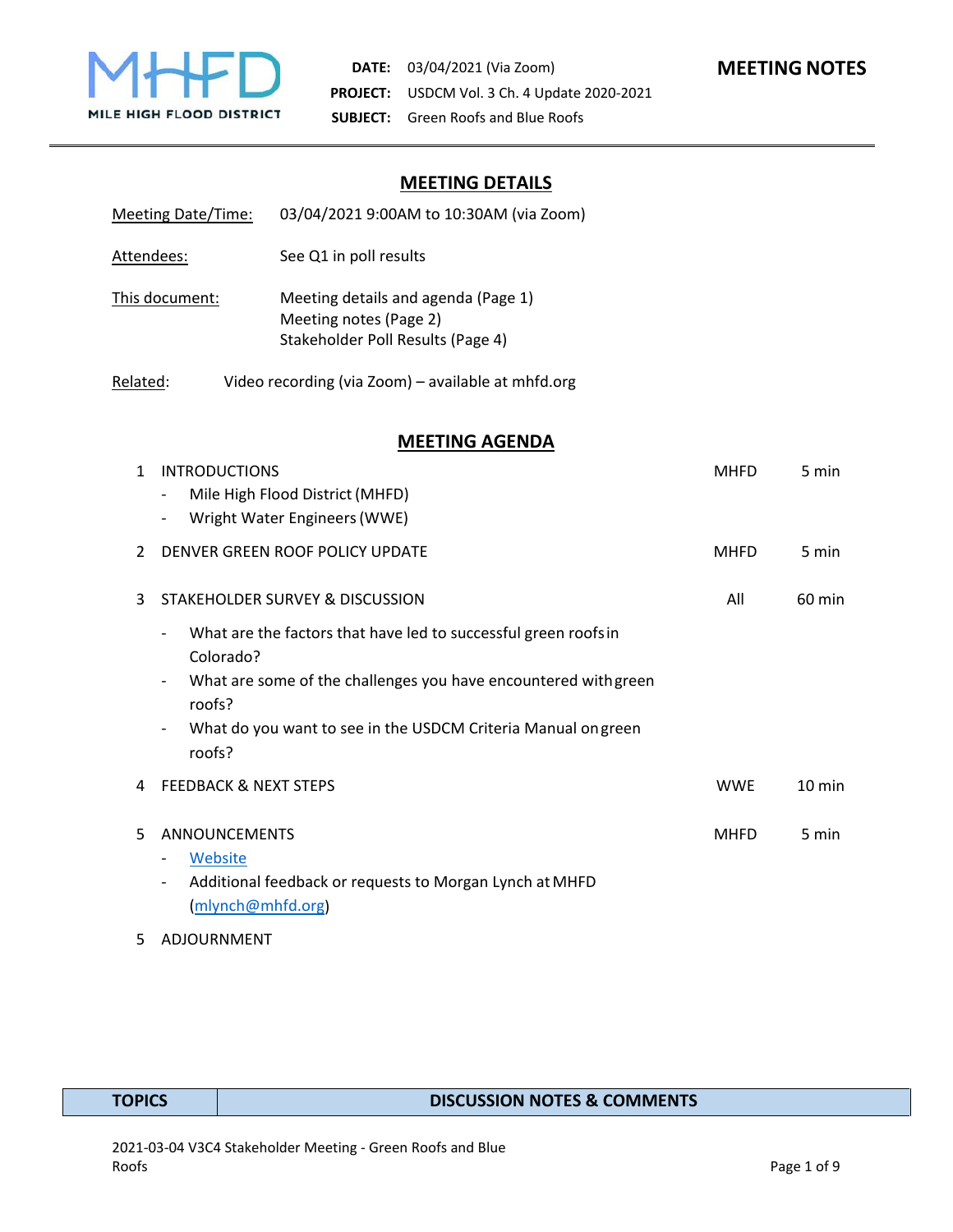

**DATE:** 03/04/2021 (Via Zoom) **MEETING NOTES**

**PROJECT:** USDCM Vol. 3 Ch. 4 Update 2020-2021

**SUBJECT:** Green Roofs and Blue Roofs

| Introduction       | "Rooftop Systems"                                                                                                                                          |
|--------------------|------------------------------------------------------------------------------------------------------------------------------------------------------------|
|                    | Holly update on manual & Denver; glad to have some Denver area green roof ordinance.                                                                       |
|                    | Focused on stormwater part of this.                                                                                                                        |
|                    | Shallow tray system-saw no runoff for WQCV event.<br>$\overline{\phantom{a}}$                                                                              |
|                    | Can subtract from WQCV requirement.<br>$\qquad \qquad \blacksquare$                                                                                        |
|                    | Green Roof initiative on ballot not written very well for CO.<br>$\overline{\phantom{a}}$                                                                  |
|                    | Now have options related to Green Building, not just the green roof. Holly provided<br>$\overline{\phantom{a}}$                                            |
|                    | options and counts over the past 3 years. Doesn't really promoting green roofs.                                                                            |
| Primary Roles/     | 33% designers<br>$\overline{\phantom{a}}$                                                                                                                  |
| Experience with    | 24% policy<br>$\qquad \qquad \blacksquare$                                                                                                                 |
|                    | 19% Academia                                                                                                                                               |
| <b>Green Roofs</b> | Half no experience with green roofs, but 35% more than 5<br>$\qquad \qquad \blacksquare$                                                                   |
| Why Interested?    | Interests in lesson learned<br>$\overline{\phantom{a}}$                                                                                                    |
|                    | Want to encourage more use<br>$\overline{\phantom{a}}$                                                                                                     |
|                    | Irrigation requirements<br>$\blacksquare$                                                                                                                  |
|                    | Concerns with maintenance/management<br>$\qquad \qquad \blacksquare$                                                                                       |
|                    | Climate<br>$\blacksquare$                                                                                                                                  |
|                    | Plant spec, retained water and irrigation<br>$\blacksquare$                                                                                                |
| Concerns           | <b>Expectations on plants</b><br>$\blacksquare$                                                                                                            |
|                    | Misinformation: leaking (don't), irrigation, maintenance-treating them like living                                                                         |
|                    | systems is necessary                                                                                                                                       |
|                    | Green roofs in COLORADO                                                                                                                                    |
|                    |                                                                                                                                                            |
|                    | Need to blend plant design on roof<br>$\overline{\phantom{a}}$                                                                                             |
|                    | Legislative side (Sybil)-still hard to capture at commercial buildings-if can capture roof<br>$\overline{\phantom{a}}$                                     |
|                    | runoff and plant growth-more sustainable. Water sensible urban design. Legislative                                                                         |
|                    | issues with roof runoff. Gaining more flexibility                                                                                                          |
| Lesson Learned     | Jennifer-5 inches supplemental irrigation for growing season for various plants<br>$\overline{\phantom{a}}$                                                |
|                    | Brian-"prefab systems" dialing them in for appropriate climate reasons.<br>$\overline{\phantom{a}}$                                                        |
|                    | Andy - Building design needs to be taken into account-shading, sunlight, windows, etc.<br>$\overline{\phantom{a}}$<br>Microclimates, designing to the roof |
|                    | Blue roofs should be an option                                                                                                                             |
|                    | "postage stamp" green roofs not great-do the whole roof                                                                                                    |
|                    | Water rights issue.                                                                                                                                        |
|                    | Temporary trays until it evaporates                                                                                                                        |
|                    | Slow drain time                                                                                                                                            |
|                    | Blue/green roof integration-maybe incorporated at national western center                                                                                  |
|                    | Green Roofs for healthy cities<br>$\overline{\phantom{a}}$                                                                                                 |
|                    | Several thousand square feet at national western<br>$\overline{\phantom{a}}$                                                                               |
| <b>Blue Roof</b>   | Jim Lenhart: base tray with wicks that pull up to growing media.; frozen roof breaks; tray<br>$\overline{\phantom{a}}$                                     |
| Experience         | system in smaller systems;                                                                                                                                 |
|                    | Manufactured systems with wicking; slopes                                                                                                                  |
|                    | Can have multiple different drain/control points-let water off of certain areas                                                                            |
|                    | Language from State Engineer:                                                                                                                              |
|                    | "Green roofs are allowable as long as they intercept only precipitation that falls within                                                                  |
|                    | the perimeter of the vegetated area. Green roofs should not intercept or consume                                                                           |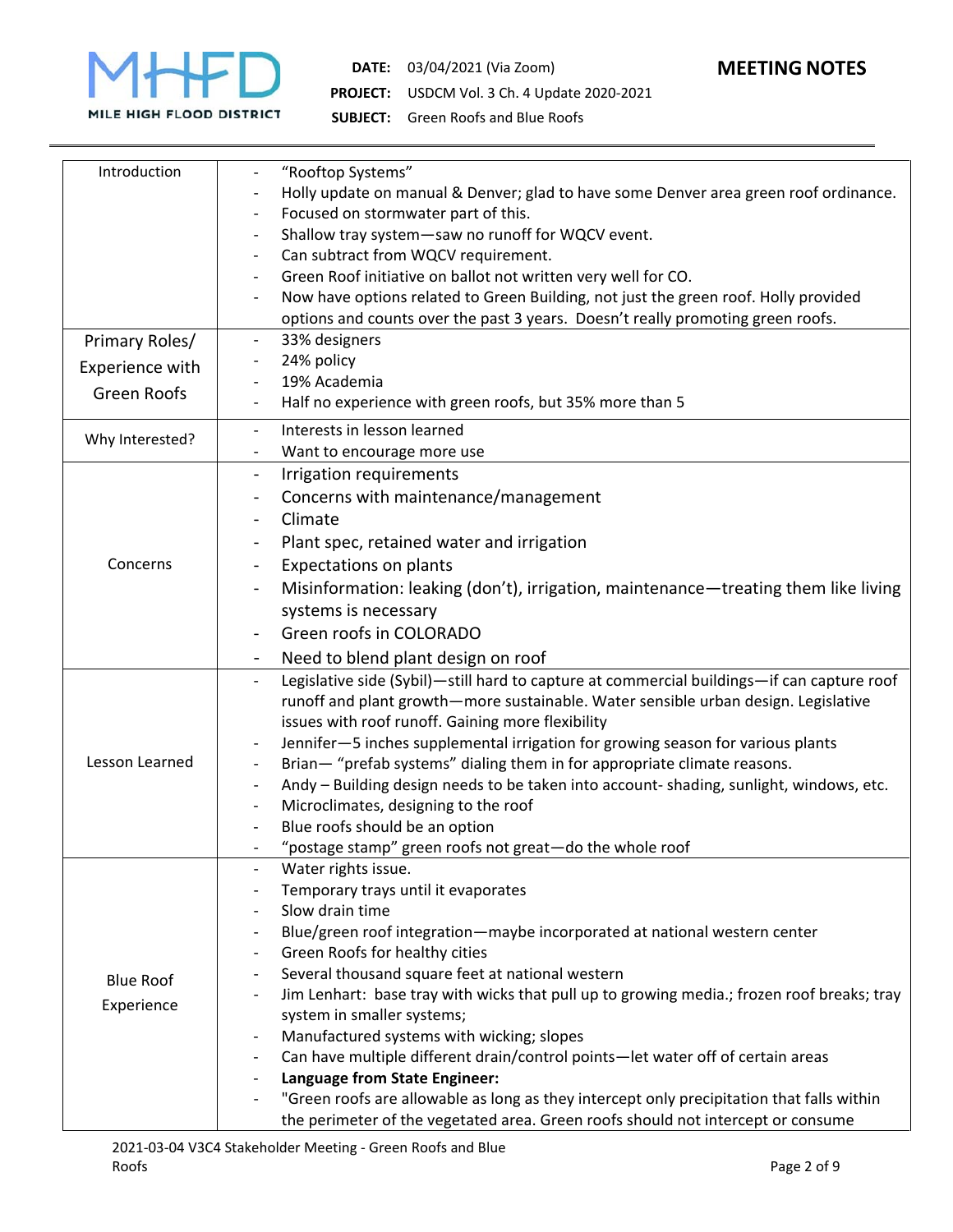

**DATE:** 03/04/2021 (Via Zoom) **MEETING NOTES PROJECT:** USDCM Vol. 3 Ch. 4 Update 2020-2021

**SUBJECT:** Green Roofs and Blue Roofs

|                           | concentrated flow, and should not store water below the root zone."                        |
|---------------------------|--------------------------------------------------------------------------------------------|
|                           | https://mhfd.org/wp-                                                                       |
|                           | content/uploads/2019/12/UDFCD Stormwater Legislation Memo 2016-03-09-1.pdf                 |
|                           | Sybil: storage of 5 inches is not that much to store—need to change legislation to allow   |
|                           | reuse from roofs.                                                                          |
|                           | Experience<br>$\overline{\phantom{a}}$                                                     |
|                           | Irrigation<br>$\overline{\phantom{a}}$                                                     |
|                           | Important for visual/physical access<br>$\overline{\phantom{a}}$                           |
| <b>Success</b>            | Get involved early-can't do as an afterthought                                             |
|                           | EPA green roof-large droplet, low evaporation rotor 0.25 irrigation; overhead with         |
|                           | larger drop (MP Rotator); stream spray vs. flat spray; wind patterns                       |
|                           |                                                                                            |
|                           | Importance of media related to drip                                                        |
| Challenges                | Owner interest in maintenance<br>$\overline{\phantom{a}}$                                  |
|                           | <b>Plant Pallets</b><br>$\overline{\phantom{a}}$                                           |
|                           | Pool information                                                                           |
| Resources                 | BMP photo map                                                                              |
|                           | Jennifer- provided professional citations- solar panel, EPA, DBG                           |
|                           | Carnegie Mellon effort (monitoring)                                                        |
|                           | Ongoing resource share - will email to Holly/ Morgan                                       |
| <b>Should Blue Roofs</b>  | All say yes<br>$\overline{\phantom{a}}$                                                    |
| be Considered in          | Yes: consider blue roofs in design.                                                        |
| <b>Updated Fact Sheet</b> |                                                                                            |
|                           | Flight at the Taxi Development; not a lot of experience on this<br>$\qquad \qquad -$       |
|                           | Most of the green roofs-stormwater hasn't been the primary objectives, waterproof          |
| Green Roofs and           | protection                                                                                 |
| <b>WQCV Req's</b>         | <b>Other challenges:</b>                                                                   |
|                           | Green roofs end up being an evolution                                                      |
|                           | Perception to meet those requirements elsewhere<br>$\qquad \qquad \blacksquare$            |
|                           | Need more local data DBG green roof<br>$\overline{\phantom{a}}$                            |
|                           | Request to email comments                                                                  |
| <b>What's Missing</b>     | Can get more specific to our climate<br>$\qquad \qquad \blacksquare$                       |
| from Current              | Guidance vs. prescriptive; tend to like guidance                                           |
| Criteria?                 | Modernize                                                                                  |
|                           | Education - expand on climate specific guidance                                            |
|                           | More case studies<br>$\qquad \qquad -$                                                     |
|                           | Design irrigation and maintenance                                                          |
| What do you want          | Growing media specs, lightweight media                                                     |
| to see in the             | Green roofs.com                                                                            |
| Update?                   | Focusing more on human connection<br>$\qquad \qquad \blacksquare$                          |
|                           |                                                                                            |
|                           | Photos - Send to Brik/ Morgan<br>$\overline{\phantom{a}}$                                  |
|                           | Green roofs should be spaces to celebrate, not just regulatory<br>$\overline{\phantom{a}}$ |
| Additional                | Want to see more education and sharing.                                                    |
| Discussion                | Desire to keep innovation.<br>Elizabeth Fassman-reactive membrane?                         |
|                           |                                                                                            |
|                           | Talked about adding amenity/human connection<br>$\qquad \qquad \blacksquare$               |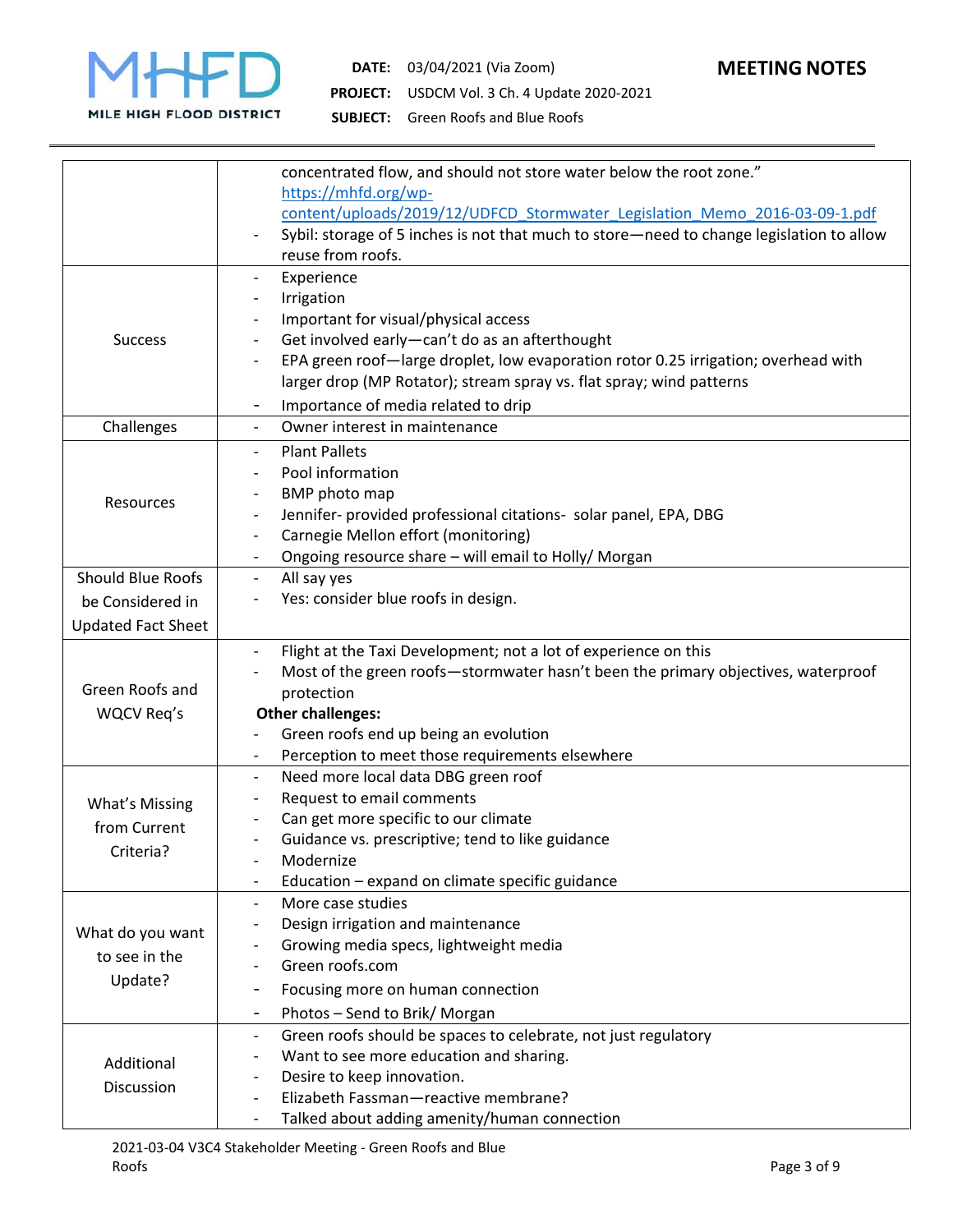

**DATE:** 03/04/2021 (Via Zoom) **MEETING NOTES PROJECT:** USDCM Vol. 3 Ch. 4 Update 2020-2021 **SUBJECT:** Green Roofs and Blue Roofs

- Climate benefits/carbon/cooling
- Talked about co-benefits a bit (see what Stream covers)
- Maybe Co-benefits report from Corona & Mines

# **STAKEHOLDER SURVEY – POLL EVERYWHERE RESULTS**

#### **Q1: Introduce Yourself:**

- Andy Creath, Green Roofs of Colorado
- Jennifer Bousselot, Ph.D. and Green Roof Professional (GRP), Assistant Professor in the Department of Horticulture and Landscape Architecture at Colorado State University.
- Dan Dodson, Bio Clean
- Jim Watt, MHFD
- Tracy Bolger, Muller Engineering
- Brian Wethington, CCD DOTI Office of Green Infrastructure
- Mark West, HKS
- Cassie Kaslon, Valerian
- Tiffany Clark, SEMSWA
- JC Culwell, Wenk Associates
- Laraine Sanfilippo, Oldcastle Infrastructure
- Jane Clary, Wright Water Engineers
- Jim Lenhart, Consultant

| Response                     | Count |
|------------------------------|-------|
| A - Designer                 |       |
| <b>B</b> - Policy/Regulation | 5     |
| F - Research/Academia        | 4     |
| H - Manufacturer             | 2     |
| I - Other (type in chat)     | 1     |
| E - Maintenance              | 1     |
| D - Construction/Contract    | 1     |
| C - Reviewer                 | 1     |
| Total                        | 22    |

## **Q2: What is your Primary Role: Q3: How many green/blue roofs installations have you been involved in during the last five years?**

| Response         | Count |
|------------------|-------|
| A - None         | 6     |
| E - More than 10 | ર     |
| $B - 1$ to 2     | ર     |
| D - 5 to 10      |       |
| Total            | 14    |

#### **Q4: What is one interest/reason for attending today's meeting on Green/Blue Roofs?**

- I'm new to these to learn more about the issues involved with design and construction
- Learning about how the criteria may help encourage green roofs in the future
- Want to see more and better quality green roofs in Denver, so hopefully this is an opportunity to provide a framework for projects to understand them better.
- Seeing how we can expand this criteria to get green roofs more incorporated into storm calcs
- listen in to hear others thoughts
- Shape the future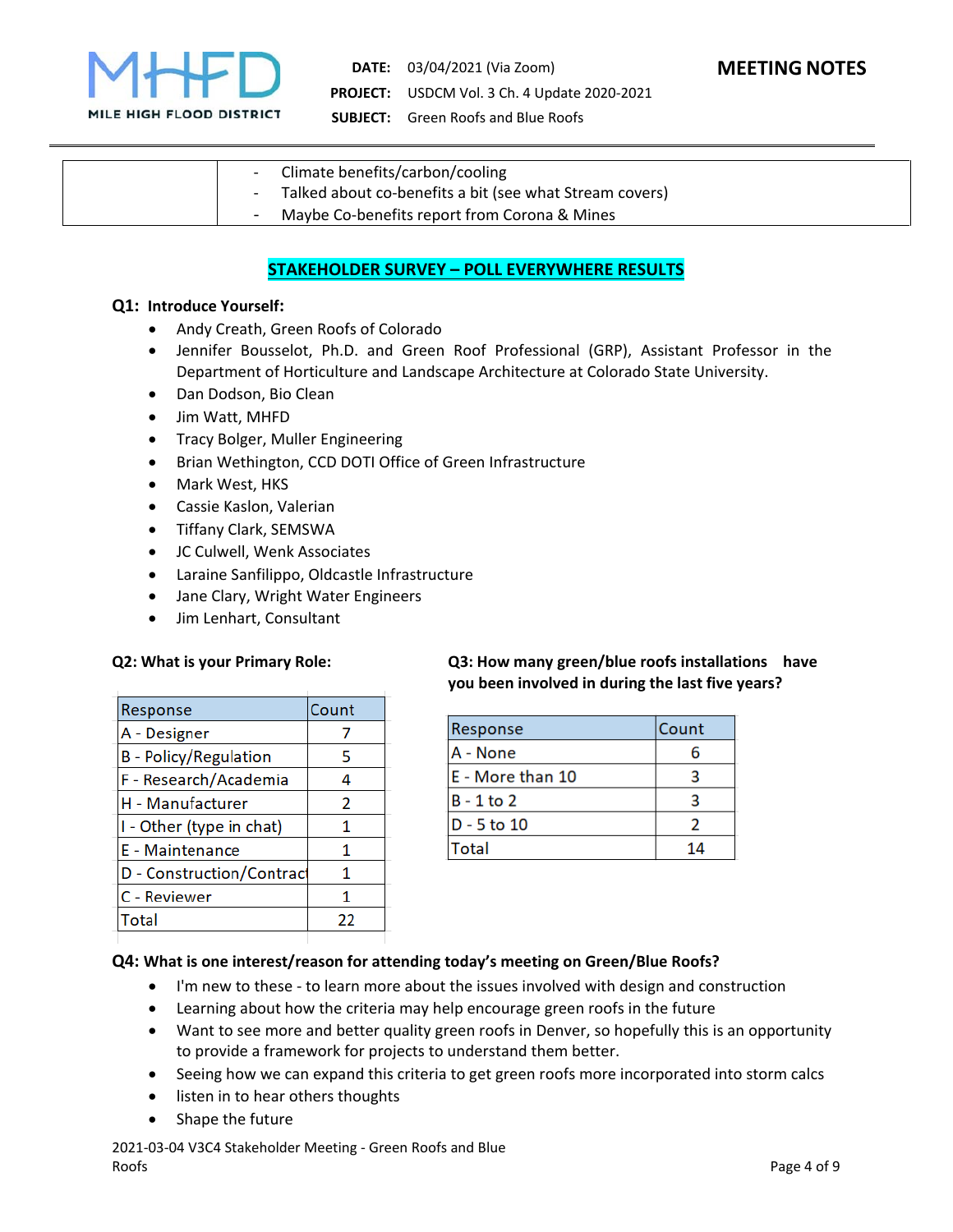

- understanding the MHFD criteria for design
- To help update the criteria on green roofs as I helped write the first round over 10 years ago and we have learned a lot since then.
- Add and clarify existing Green roof info
- opportunity to guide process

#### **Q5: Do you have concerns with green roofs on the Colorado Front Range?**

- Are the building energy benefits in Colorado comparable to Southeast building cooling occurs year round and where irrigation is not needed?
- Plant specification, retained water criteria and irrigation
- Proper training and understanding of green roof construction
- Climate demands a different approach and expectation than other areas.
- As a green roof researcher, I have no concerns with green roofs as an application. I do have concerns with misinformation and ineffective management of green roofs.
- Misconceptions regarding irrigation needed
- Unrealistic expectations from clients
- Irrigation water requirements and impact to water balance

## **Q6: What is one thing you have learned about green roofs, blue roofs, or water capture and reuse (rainwater harvesting) in the past 5 years:**

- Like all living systems, GRs need ongoing care. This is more likely when it is visible to users.
- Need to understand the impacts of building orientation and aspect.
- The perception that green roof off-the-shelf systems are easier/cheaper when they are actually more difficult to maintain and keep alive than well-designed built-up systems.
- Local Data from DBG and EPA providing on the roof information for stormwater detention.
- I am immersed in green roof research so I have learned a lot. One of the key things is that we can get a low-water green roof in Colorado to survive on only 5 inches of irrigation per year.
- That blue roofs can easily be incorporated to a green roof system, it's just modification of the drain detail and adequate structural loading. Easier to do in design phase, less on retrofit buildings
- Blue roof are still emerging and a bit tricky. Need more accountability by GR providers using some standards of verification.
- Benefits for building energy efficiency

#### **Q7: Do you have experience using blue roofs over green roofs? If so, please share.**

| Response Count |    |
|----------------|----|
| No             |    |
| Yes            |    |
| <b>Total</b>   | 14 |

#### **Q8: What are the factors that have led to successful green roofs in Colorado?**

- Dual purpose green roofs, make them amenities
- Visual and/or physical access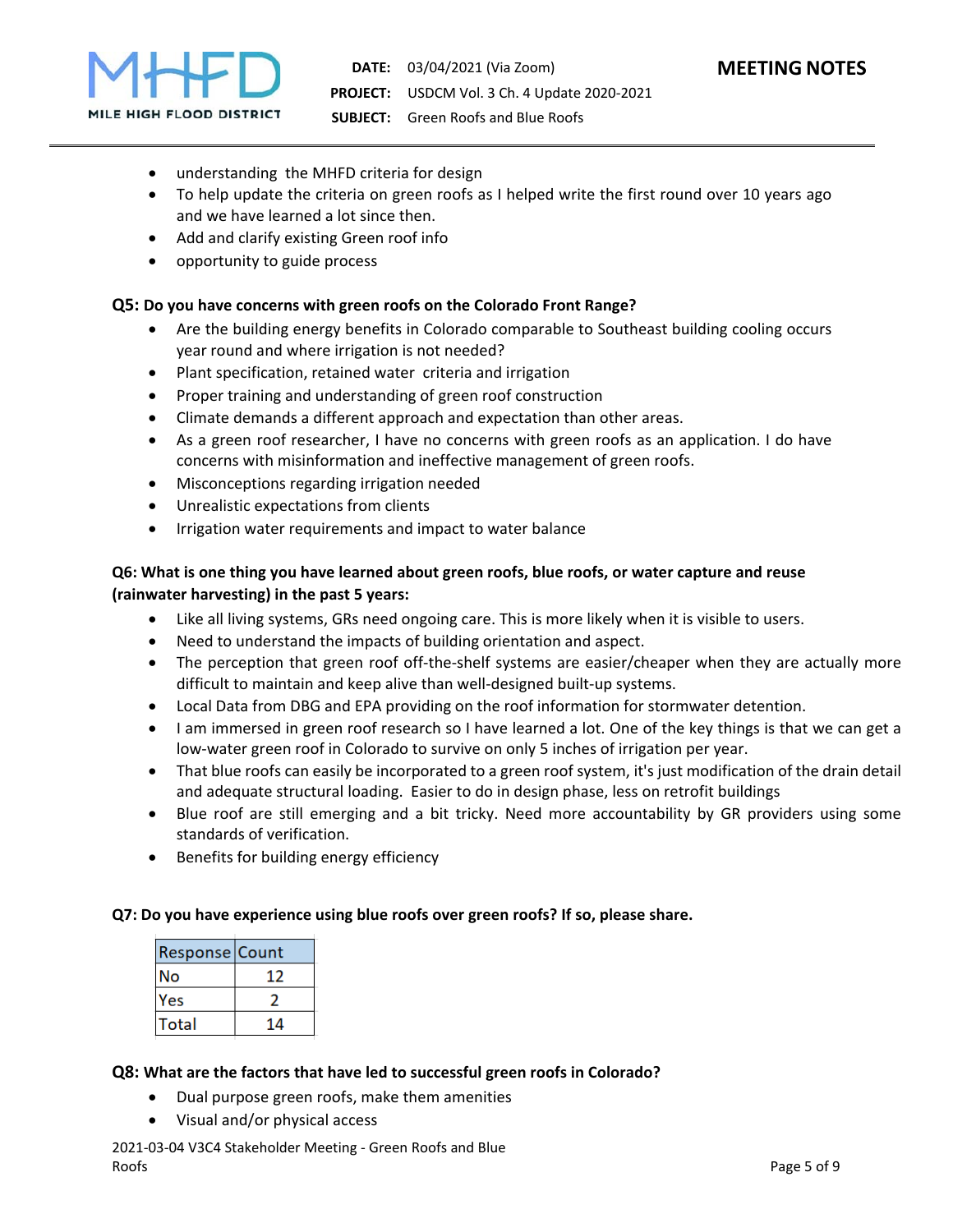

- Managing clients expectations
- Knowledgeable design and maintenance.
- Irrigation
- Education and experience

#### **Q9: What are some of the challenges you have faced with green roofs?**

- Lack of knowledge and experience if they are done correctly, green roofs thrive here.
- Access, owner interest in maintenance

## **Q10: What existing resources, references, or case studies are you aware of concerning vegetation on green roofs in the Front Range (or other semi-arid environments)?**

- FLL guidelines???
- Jen Bousselot Professional Citations:
	- o Schneider, A., Landis, M., and Bousselot, J.M. Accepted. Observations on the survival capacity of 118 plant taxa on a green roof in a semi-arid climate: 12 year update. Journal of Living Architecture
	- o Bousselot, J.M., Russell, V., Tolderlund, T., Celik, S., Retzlaff, B., Morgan, S., Buffman, I., Coffman, R., Williams, J., Mitchell, M.E., Backer, J., and DeSpain, J. 2020. Green roof research in North America: A recent history and future strategies. Journal of Living Architecture, 7(1): 27-64. https://doi.org/10.46534/jliv.2020.07.01.027
	- o Bousselot, J.M., Slabe, T., Klett, J.E., and Koski, R.D. 2017. Photovoltaic array influences the growth of green roof plants. Journal of Living Architecture: 4(3): 9-18. https://doi.org/10.46534/jliv.2017.04.03.009Schneider, A., Fusco, M., and Bousselot, J.M. 2014. Observations on the survival of 112 plant taxa on a green roof in a semi-arid climate. Journal of Living Architecture: 1(5). https://doi.org/10.46534/jliv.2014.02.01.010
- Open to providing data on existing roof projects and photos throughout the years to collect more data

#### **Q11: Should blue roofs be considered in the green roofs?**

| Response | Count |
|----------|-------|
| . - Yes. |       |
| Total    |       |

#### **Q12: Have you used the green roofs to satisfy the WQCV requirement?**

- Working on one currently in Boulder at Hotel project
- We try...not a priority to owners/builders
- Yes Washington DC, Seattle, New York, Toronto, Chicago
- I would love to help on that but haven't been asked to participate on one yet. Jen
- Yes, Flight at the Taxi Development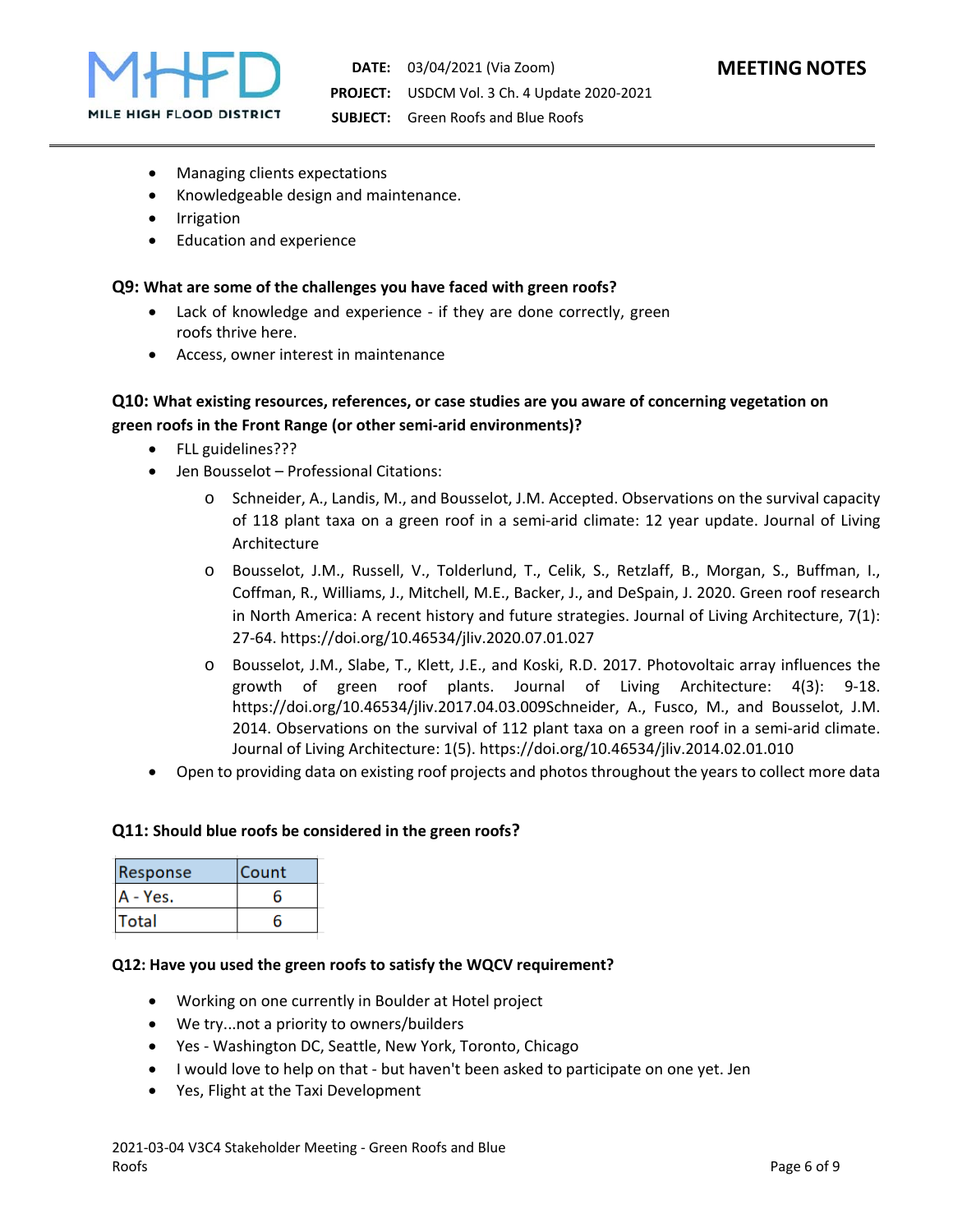#### **Q13: What is missing on the current USDCM fact sheet?**

- Intensive or deeper soil volumes? maybe it's already there
- It's been a while since I have read it I think that a complete refresh is a good idea. I can help with that.
- Can you email copies to the attendees for comments/edits?
- More local data

#### **Q.14: What do you want to see in the USDCM Criteria Manual on green roofs?**

- More information on growing media specs, specifically light weight media
- Clear guidance on design, irrigation, and maintenance for our region.
- More case studies

#### **Q15: What do you want us to know about green roofs?**

- Opportunities for gardens/harvesting, not sure how calculations would work into this but opportunity
- That green roofs can be used as spaces to celebrate rather than just a regulation/problem.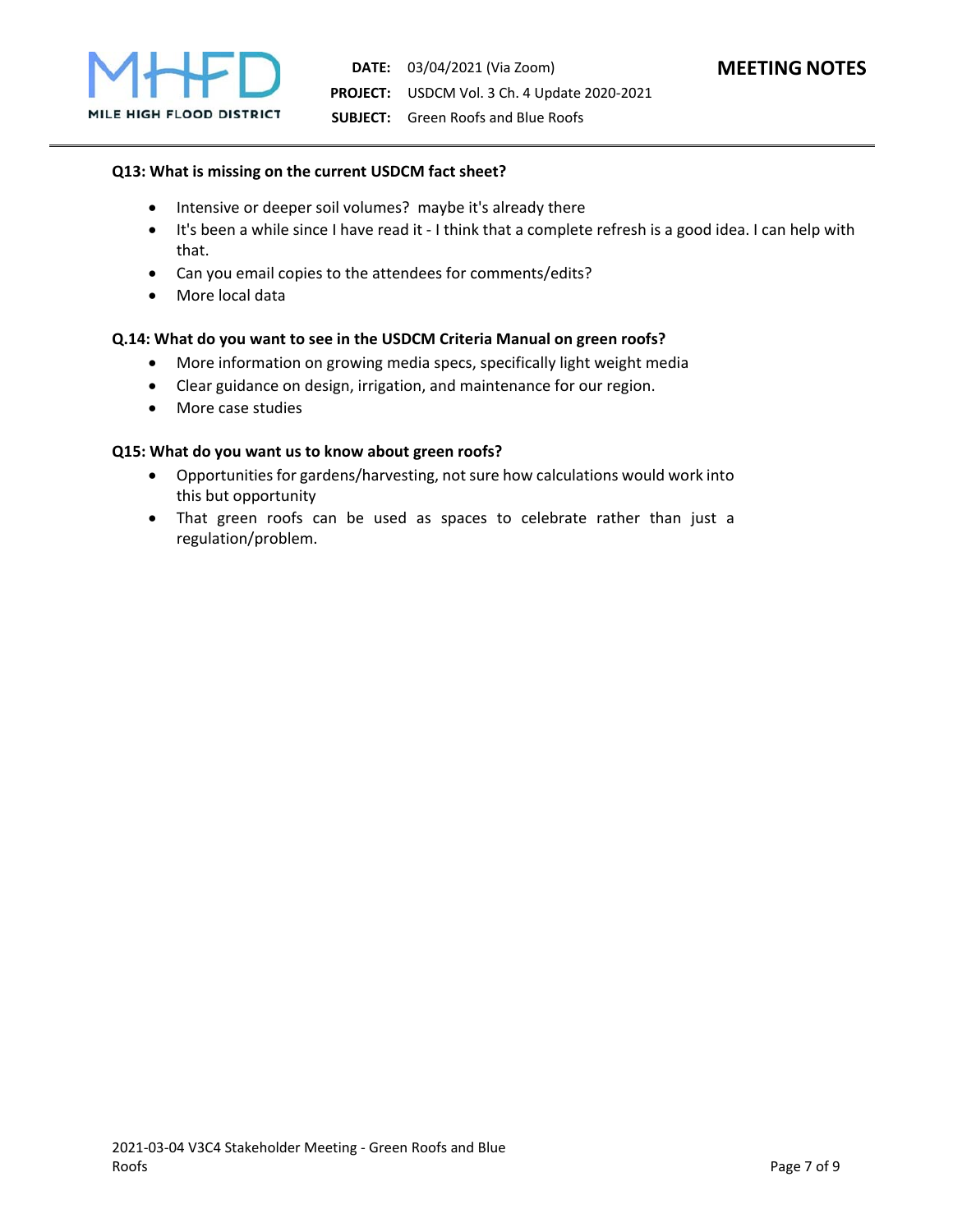

**DATE:** 03/04/2021 (Via Zoom) **MEETING NOTES PROJECT:** USDCM Vol. 3 Ch. 4 Update 2020-2021 **SUBJECT:** Green Roofs and Blue Roofs